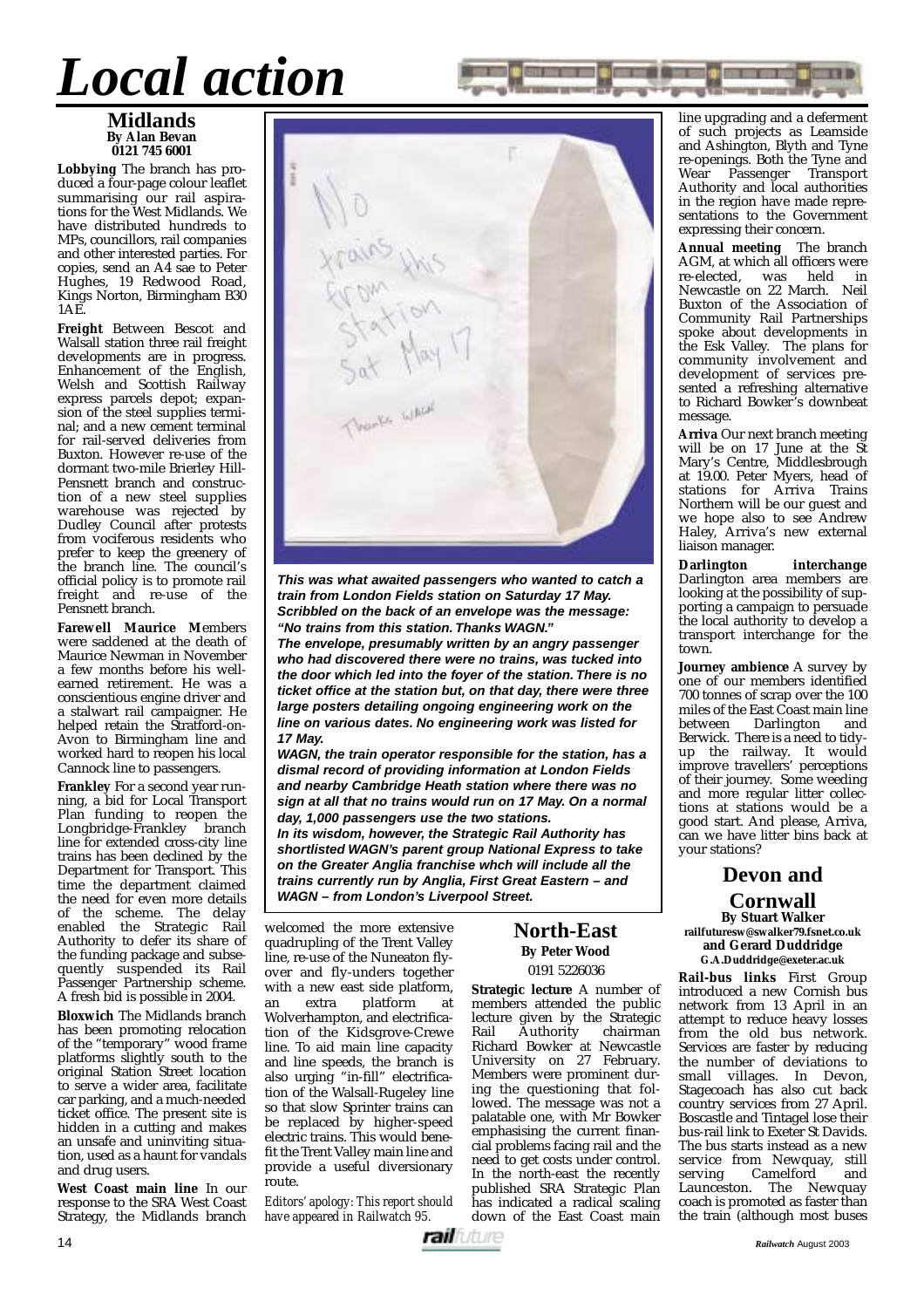

are slower than the summer Saturday through trains) and offers a £3 off peak return fare, undercutting the £19.20 day return rail fare. Although some of our suggested bus-rail links were included in First's new network, a link between Launceston, Callington and Liskeard station was not. First Group has not taken up our challenge to provide premier bus-rail links. With the exception of the Exeter-Bude service its buses are not timed to connect with train services in the same way as Truronian does with their Helston Branch Line service. Budleigh Salterton, which lost its rail service in 1967, now loses almost all its buses to Exeter. In place of two buses per hour, just three per day run to Exeter in the morning and two back in the evening. The Exmouth-Exeter bus now runs every 10 minutes to compete with the railway, but the train still provides a faster service to the city centre and St James Park halt is close to the University campus. St Davids station gains a regular service to Cowley, five buses per day to Thorverton and Tiverton, plus<br>new evening buses to new evening buses to Okehampton and Bude at 19.25 and 20.40. However, since reorganisation the university bus no longer serves either Exeter St Davids or Central stations.

**Integrated transport?** Some<br>readers may have seen readers may have seen<br>Railfuture Devon and Railfuture Cornwall's involvement with Barry Doe's article in *Rail* magazine about the new First Devon and Cornwall Bus/Railcard. It was introduced by First Group for £10 giving unlimited travel for the day on First Group's buses and First Great Western Trains between Penzance and Totnes. Fine in principal, except that First Group is not the main train operator in Cornwall and run none of the stations. Thus the ticket was valid on only eight out of 20 trains between Plymouth and Penzance and none of the Cornish branches – but you could use the bus instead! None of the Cornish rail station ticket offices issue the ticket as they are run by Wessex Trains, so rail users either have to buy it from a bus driver or ignore all the posters (including First's) advising you to buy your ticket before boarding a train, and buy the ticket from a First Great Western train manager. Already, Wessex Trains has advised Railfuture it is getting complaints from passengers who did not understand that their train is not a First Great Western service and wonder

why they have to pay twice. Despite some mixed messages about offering choice to passengers between using their buses and Wessex's branch line trains, First denies that the aim of the ticket is to compete with the branch lines. It has said it would participate in a multi-bus and train operator scheme, provided it offers "revenue benefits" for First. However, it does not want the hassle of running such a scheme itself and would prefer another company or a local authority to do it instead. Railfuture Devon and Cornwall will bear this in mind when the Greater Western Franchise competition eventually starts and hopes other companies will offer a multi-operator bus and rail rover ticket as part of their bid.

**Branch line improvements** The Newquay branch has had its<br>summer Sunday service summer Sunday service extended to run from the end of May to the end of September this year. Previously the service was only available in July and August apart from one through First Great Western train. All Cornish branch lines now have Sunday services throughout the summer, with Falmouth and Gunnislake Sunday services running in the winter as well. This is a recognition of the leisure market these branches serve when weekend services can be in more demand than weekday trains. Unfortunately, the weekday early morning summer train on the Newquay branch has been axed, along with Falmouth's Friday night late service. This is apparently a casualty of Wessex Trains having to fill main line gaps left by Virgin Train's withdrawals.

## **East Anglia By Nick Dibben**

**Rising costs** It's not just the cost of rail projects that is rising. Road scheme costs also appear out of control. The difference is that the Government does not appear to care about the cost of road projects and is happy to hand over the money. For example, when the Cambridge to Huntingdon multi-modal study recommended adding an extra lane to the A14, the cost of the 23 mile project was put at £192million. In April 2003 just 15 months later, the Government gave its approval in principal to the scheme now costing £490million. That's a £300million increase or 155%.

**Busway plans** Cambridgeshire County Council is planning to put its (mis)guided bus proposals on the former St Ives line out to public consultation in the summer, prior to applying for Transport and Works Act. There are still many questions about the scheme which are unresolved such as the exact route into Cambridge city centre, or even if that's where the buses will end up. How the scheme will integrate with other existing bus services is also unclear. Councillors have taken to calling their pet project rapid transit even though the buses on the busway will run at a slower speed than they could on existing roads!

**Strategy required** Following the failure of the Government to give approval to the Thameslink 2000 project, the branch has written to the Strategic Rail Authority asking about its plans for short-term improvements on the Great Northern local services to Peterborough and Cambridge. We have suggested longer platforms, more coaches to ease congestion and better access to stations. The branch has also written to the SRA about its freight strategy. Following the announcement that the preferred route between Felixstowe and Nuneaton is via

London, we have suggested that the line between Felixstowe and Peterborough still needs to be upgraded. Both English Welsh and Scottish Railway and GB Railfreight are running extra<br>freight trains between between Felixstowe and the north-east.

**Services under threat?** The branch is questioning suggestions by the SRA that the Greater Anglia franchise bidders cut midday and evening services to allow for extra maintenance work. The branch does not understand why the rural routes need several extra hours maintenance time each day and considers that late night trains out of London after 23.00 are very busy with people having spent an evening in the capital.

### **Lincolnshire By Brian Hastings 01724 710528**

Railfuture members had the opportunity to question three rail managers and the county transport chief at the branch annual general meeting on 22 March. The venue was only two minutes from Lincoln station. The guests were Tony Brown,

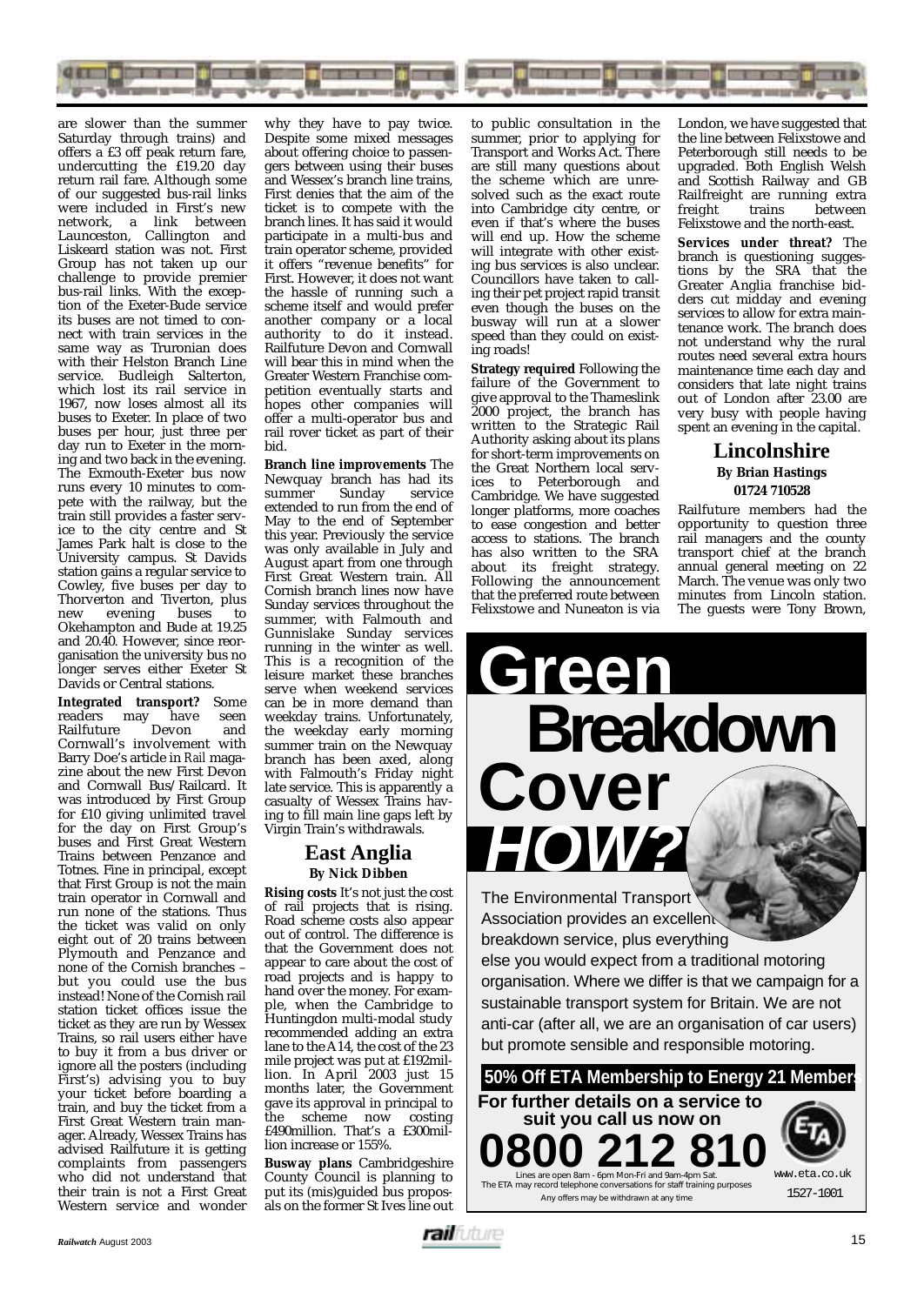# *Local action*



network director of Central Trains East, Nigel Carlisle, group station manager at Lincoln for Central Trains, Peter Myers, stations manager for Arriva Trains Northern, Cliff<br>Mavall Arriva Trains Mayall, Arriva Trains Northern's sales manager for East Yorkshire and Lincolnshire, and Tony Cross, head of transport services for the county council.

Members called for more frequent trains between Lincoln-Doncaster and Lincoln-Grimsby. Mr Brown gave a very positive address assuring us that Central Trains recognised the need for<br>stronger management in stronger management in Lincolnshire and accepting performance had been below par in 2002. The appointment of Mr Carlisle would reinforce management on the spot.

He said reliability would<br>improve by terminating terminating Skegness to Manchester Airport trains at Crewe. A dedicated Lincoln-Newark North Gate shuttle would begin on 18 May, a compromise that would see the Nottingham service separated and run independently. Central Trains plans to improve train cleaning and to speed up turnrounds and servicing at Nottingham. On the Skegness line, Mr Brown said: "Year on year, we have promised an end to overcrowding. This summer will see an end to use of singlecar 153 units on the Skegness line. Judge me in four to five months.

Mr Cross said the original optimism of the 10-year plan had disappeared. The Strategic Rail Authority had little in its plan to encourage rail campaigners in the county. The moratorium on Rail Passenger Partnership schemes has dashed hopes of improvements. But the county hoped to develop partnership schemes for Lincoln-Spalding and Grantham-Skegness where rail's share of the market could easily be improved.

He concluded: "We have to make the case for rail by working with the SRA and regional planners."

Arriva's Mr Myers said 2002- 2003 had been a difficult year because of industrial action. Morale needed to be rebuilt and<br>management restructured. management TransPennine and Northern Rail will become two separate franchises from September 2003.

During the business part of the building, a new position of vice chairman was created – and filled by Railfuture national executive member David Harby. Peter Honniball stood down as a





committee member but will continue to distribute the branch

**Lincoln-Newark** The services were reorganised for the May timetable, closing some of the big gaps between trains. With the A46 road widening well advanced, the need for improved services is pressing. Good publicity is now needed. **Allington chord** Central Trains will be able to timetable better connections with GNER at Grantham and improve reliability once the chord is reinstated

**Rail relief** A scheme to use Grantham station approach road alignment as an extension of the inner relief road has been dropped after Railfuture and the rail industry mounted stiff opposition. The county council blocked our attendance at a key meeting but did agree to meet Brian Hastings and David Harby at a separate meeting where Railfuture put a well-presented case against the scheme. We said we did not want to see the mistakes of the 1960s and 1970s when towns such as Doncaster, Peterborough and Port Talbot saw their rail stations marginalised by inner

**Airport potential** The former RAF Finningley is to reopen

newsletter.

in 2004-2005.

relief roads.

**The lure of real ale is helping to attract people to the Manningtree-Harwich line in Essex. The leaflet, left, produced by First Great Eastern, the local branch of the Campaign for Real Ale and the Essex Community Rail Partnership – based at Mistley station – lists many of the pubs which can be visited from what is now dubbed the Mayflower Line. You don't even need to leave Manningtree station because the station buffet serves Adnams bitter. At Harwich Town, 12 pubs are listed. But you have to take the bus, or walk, to the Devon at Tolgate and Ye Olde Cherry Tree, a CAMRA favourite at Little Oakley.**

> next year – as a regional airport. The Lincoln-Doncaster joint line<br>skirts the airfield so the airfield so Lincolnshire and Yorkshire branches are to co-operate in promoting use of rail for the airport.

**Communication breakdown** Work is under way at Gainsborough Lea Road making good the ravages of vandals. But a different sort of vandalism which broke up the railway is intractable. The former BR public address system for the station is silent. Network Rail controls Gainsborough Trent junction signal box where the announcements should be made from, but Central Trains runs the station. Customers are completely out of the loop, completely forgotten on a bleak, windswept station if services are late, cancelled or disrupted.

**Distant memories** BR would not have tolerated the situation at Stow Park where the up distant signal was left out of commission for several weeks by Network Rail. All trains had to slow down to check the home signal.

### **Wessex**

#### **By Peter Argent**

#### **peter@fintrain.fsnet.co.uk**

The branch has been campaigning relentlessly for the reopening of Chandlers Ford station and the reinstatement of services on the Romsey to Eastleigh line.

So it was a red letter day on 8 March when the branch AGM. with over 50 members present, received a presentation from project engineer Richard Stocks<br>from Hampshire County from Hampshire Council on the progress towards reopening of the station.

It reopened this May when the summer timetable was introduced. Despite the cuts imposed from the Strategic Rail Authority, this project got the go-ahead and we were informed of the planning and design process and saw impressions of the station buildings.

With a catchment of 21,000 potential passengers the station has been designed with future expansion in mind. Initially served by a new Romsey to Totton service, linking with Southampton Airport and Southampton Central, there will be an hourly service from 06.30 to 23.30 using new Class 170 units. The station will be staffed for one shift from 06.30 to 13.30 but if demand rises a second shift will be introduced. The SRA has committed revenue support for three years for the project. The station, footbridge and buildings are being financed from developers' contributions.

On a less enthusiastic note the branch understands that, to relieve congestion, the only fast or semi fast service between<br>Southampton and Southampton Bournemouth in the morning peak is being withdrawn. Commuters to Bournemouth and students at Brockenhurst College face an hour's wait at Southampton. The branch is taking this up with the SRA, particularly as the operator may continue to be paid under the current contract even though passengers have to stamp their feet on the platform. A cam-<br>paign to promote the paign to promote the Weymouth to Westbury line, currently being "reviewed" as to its viability, will be launched by the branch in the early summer.

#### **Yorkshire By Peter Davies**

**peter@bh-cc.co.uk**

**Annual get-together** The annual general meeting and luncheon was held at the Union Bank Restaurant on Saturday 15 March and the guest speaker was the Railfuture chairman Peter Lawrence.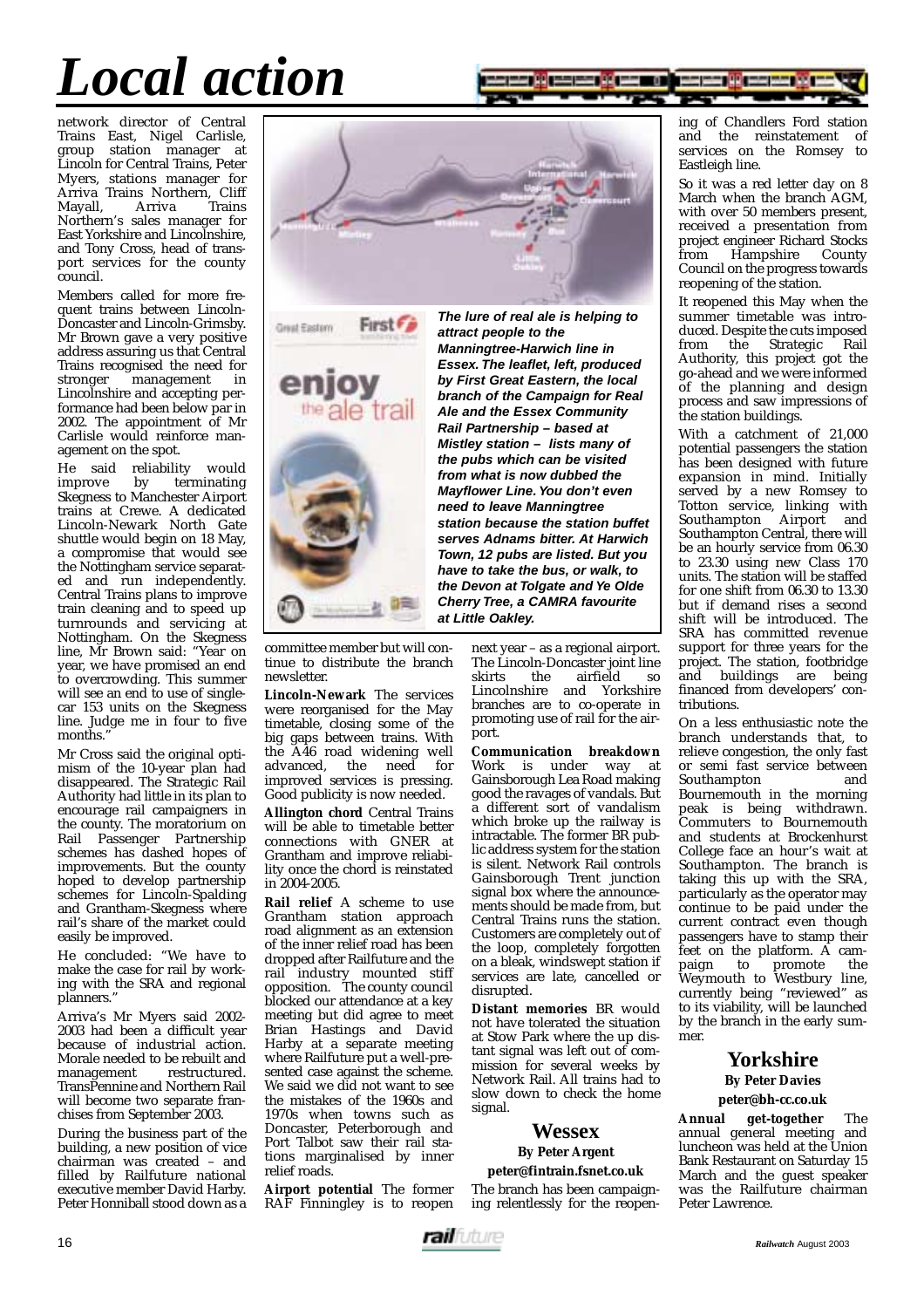

**New waiting shelters** New shelters are to be provided at 13 stations in West Yorkshire: Lockwood, Brockholes, Baildon, Ben Rhydding, Bramley, Burley in Wharfedale, Crossflatts, Deighton, Fitzwilliam, Garforth, Headingley, and Morley.

Sadly, two stations (Lockwood and Bramley) have already been vandalised before the work has been completed at all the stations.

**Rail reopenings report** A launch of a joint report by the Countryside Agency, and the<br>Transport Research and Transport Research and Information Unit has indicated that in the medium to long term the following former rail routes should be reopened within the<br>Yorkshire area: Harrogate Yorkshire area: Harrogate<br>(Dragon Junction) to Junction) to<br>n. Redmire to Northallerton, Redmire to Garsdale, Malton (Rillington Junction) to Pickering, and Otley to Arthington.

**Trans-Pennine Express Franchise** A further delay has occurred with regard to the announcement of the preferred bidder for Trans-Pennine. It is interesting to note, however, that Connex has not been selected for the North of England franchise.

**Cononley** The village council is delighted with services calling at the station. The only problems over the past two years have been an increase in vandalism and an overflowing car park.

**Copmanthorpe** No money is available for new stations at Haxby and Strensall on the York to Scarborough line but the City of York Council has commissioned a study into the possibility of opening a new station at Copmanthorpe. The opening would require realignment of the East Coast main line to accommodate it. Consideration is also being given to a new station at Poppleton Park on the Harrogate line.

**York** The National Railway Museum expects 50,000 visitors for the special nine-day 2 exhibition to mark the two hundredth anniversary of the introduction of the railways.

#### **Thames Valley By Chris Wright chriswrightmk@aol.com**

**Bicester-Oxford-Bristol** This service was withdrawn in May "to ease rail congestion". Thames Trains are withdrawing five lightly used evening trains. We have suggested the services should have been extended to Milton Keynes and Bedford.

**East-West** This vital rail scheme

**The longest railway station bench in the world has been brightened up as part of a community scheme for young offenders. The 152 yard long bench is at Scarborough Station which is managed by Arriva Trains Northern. Peter Myers, Arriva's head of stations, explained: "We suggested the painting of the bench at Scarborough Station as a worthwhile project for young people to be involved in. "It is an interesting landmark which they have helped to maintain for the local community and visitors to the town." Now Christine Botham, sales and quality supervisor at Scarborough Station, has something else to be proud of.** Picture: Arriva **Trains** 

has again faltered because the Strategic Rail Authority has failed to decide on the Rail Passenger Partnership bid, pending the outcome of a new freight study undertaken in May. Meanwhile road schemes continue to be approved and proposed. Some encouragement has however emerged from the recent multimodal studies and proposed expansion of Milton Keynes where the line is a key project. Newton Longville, near Bletchley, is also to be the site of new Shanks waste facility which will have to be rail-connected. This will provide another argument for reopening the Oxford-Bletchley line. Will the SRA respond?

**Winslow** The station, if it ever reopens, is now proposed for a new site west of Buckingham Road bridge. A planning inspector's report suggests the original site should be preferable and that it should only be included in the local plan if there is some likelihood of reopening.

**April Fools** Squirrel's Crossing at Swanbourne was the subject of an April 1 article in a local paper in which we were able to suggest that squirrels based at Swanbourne were showing more interest in East-West rail than the Government or the SRA by polishing the branch.

**Financial success** Thames Trains are now operating without subsidy and news is still awaited of a franchise extension.

**Example to others** Chiltern Railways' success continues with new projects, Taxibus at Bicester, platform extensions, new trains, class 121 (for the Aylesbury-Risborough service), car park extensions, fare offers, discussions on Aylesbury North. Chiltern is an example to other train operators of what can be achieved.

**Rail advocate** Oxfordshire County Council has appointed a rail officer who has been invited to speak at the branch meeting on 12 July.

#### **Kent**

#### **By John Pitcher John.Pitcher@ic24.net**

**Fast link** At a meeting in Sandwich in February, Peter Collingbourn reported that domestic services on the Channel Tunnel rail link – which opens in four years time – will come under the same franchise which covers existing trains in Kent, currently operated by Connex. That franchise ends in 2006. As to which parts of Kent were to be served by the new express services, John Pitcher said it appeared the Government was going for the cheapest option, London St Pancras, Stratford and Ebbsfleet<br>to either Gravesend or either Gravesend or Ashford/Folkestone or Ashford/Canterbury. Failure to serve the Thanet area would be inexcusable, particularly since it was likely that the trains would be stabled at Ramsgate. However Mr Collingbourn said the Strategic Rail Authority's remit did not include the regeneration of Thanet.

Chris Fribbins from the Rail **Committee** Southern England praised Shepway's campaign to bring high-speed trains to Folkestone, but pointed out that there was bad feeling in Maidstone which considered itself left out. He urged the SRA to think again about omission of Medway stations from the plans. He thought that this would cause more road traffic.

Jackie Davidson was concerned about the effect of new services on the existing network, particularly on connecting trains to towns not favoured by direct services. Mr Collingbourn felt that once the timetable for the high-speed trains had been decided, the existing timetable would need considerable reevaluation. He also wondered if the planned freight-passing loops on the CTRL would be of any benefit to domestic high speed trains and allow increased capacity.

**Folkestone Harbour** Kent County Council has been told the harbour branch had been "mothballed" but remained part of the national rail network and